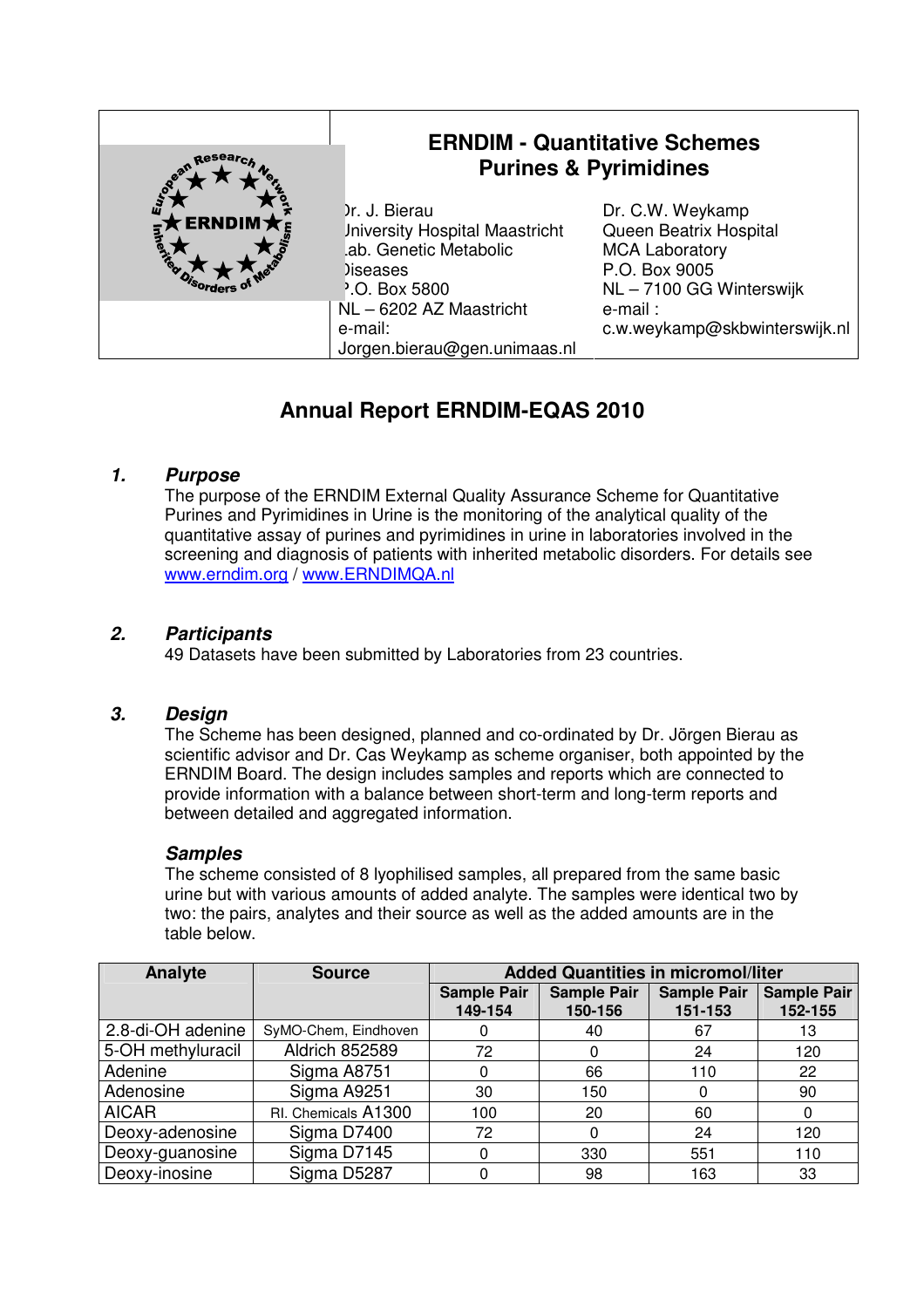| Deoxy-uridine   | Sigma D5412        | 90  | 0        | 30  | 150 |
|-----------------|--------------------|-----|----------|-----|-----|
| Dihydro-thymine | Ikemi L01996       | 30  | 149      | 0   | 89  |
| Dihydro-uracil  | Sigma D7628        | 201 | 40       | 120 | 0   |
| Guanosine       | Sigma G6752        | 72  | $\Omega$ | 24  | 120 |
| Hypoxanthine    | Sigma H9377        | 400 | 80       | 240 | 0   |
| Inosine         | <b>Sigma I4125</b> | 0   | 99       | 165 | 33  |
| Orotic Acid     | <b>Sigma O2875</b> | 144 | $\Omega$ | 48  | 240 |
| Orotidine       | Sigma O9505        | 0   | 12       | 20  | 4   |
| Pseudo-uridine  | Berry & Ass 11080  | 30  | 150      | 0   | 90  |
| Thymidine       | Sigma T9250        | 400 | 80       | 240 | 0   |
| Thymine         | Sigma T0376        | 30  | 150      | 0   | 90  |
| Uracil          | Sigma U0750        | 50  | 250      | 0   | 150 |
| Xanthine        | Sigma X4002        | 300 | 60       | 180 | 0   |

#### **Reports**

All data-transfer, the submission of data as well as request and viewing of reports proceeded via the interactive website www.erndimqa.nl which can also be reached through the ERNDIM website (www.erndim.org).

An important characteristic of the website is that it supplies short-term and long-term reports. Short-term reports are associated with the eight individual specimens, for each of which there has been a specific deadline in the year 2010. Two weeks after the respective deadlines participants could request their reports and as such had eight times up-to-date information on their analytical performance. Although technically not required (the website can work with a delay time zero) a delay time of 14 days has been chosen to enable the scientific advisor to inspect the results and add his comment to the report. Contrary to the fast short-term report is the annual long-term report. The annual report is based on the design-anchored connection between samples which enables to report a range of analytical parameters (accuracy, precision, linearity, recovery and interlab dispersion) once an annual cycle has been completed. The annual report is discussed below.

A second important characteristic of the website is the wide range in aggregation of results which permits labs to make an individual choice for detailed and/or aggregated reports. The most detailed report which can be requested from the website is the "Analyte in Detail" which shows results of a specific analyte in a specific sample (168 such Analyte-in-Detail-reports can be requested in the year 2010 cycle). A more condensed report is the "Current Report" which summarizes the performance of all analytes in a specific sample (8 such Current Reports can be requested in 2010). The highest degree of aggregation has the Annual Report which summarizes the performance of all analytes of all 8 samples (1 such Annual-Report can be requested in 2010). Depending on their position in the laboratory one can choose to have a glance at only the annual report (managers) or at all 168 detailed reports (technicians).

# **4. Discussion of Results in the Annual Report 2010**

In this part the results as seen in the annual report 2010 will be discussed. Subsequently we will regard accuracy, recovery, precision, linearity, interlab CV and crosssectional relations. Please print your annual report from the Interactive Website when you read the "guided tour" below and keep in mind that we only discuss the results of "all labs": it is up to you to inspect and interprete the specific results of your laboratory.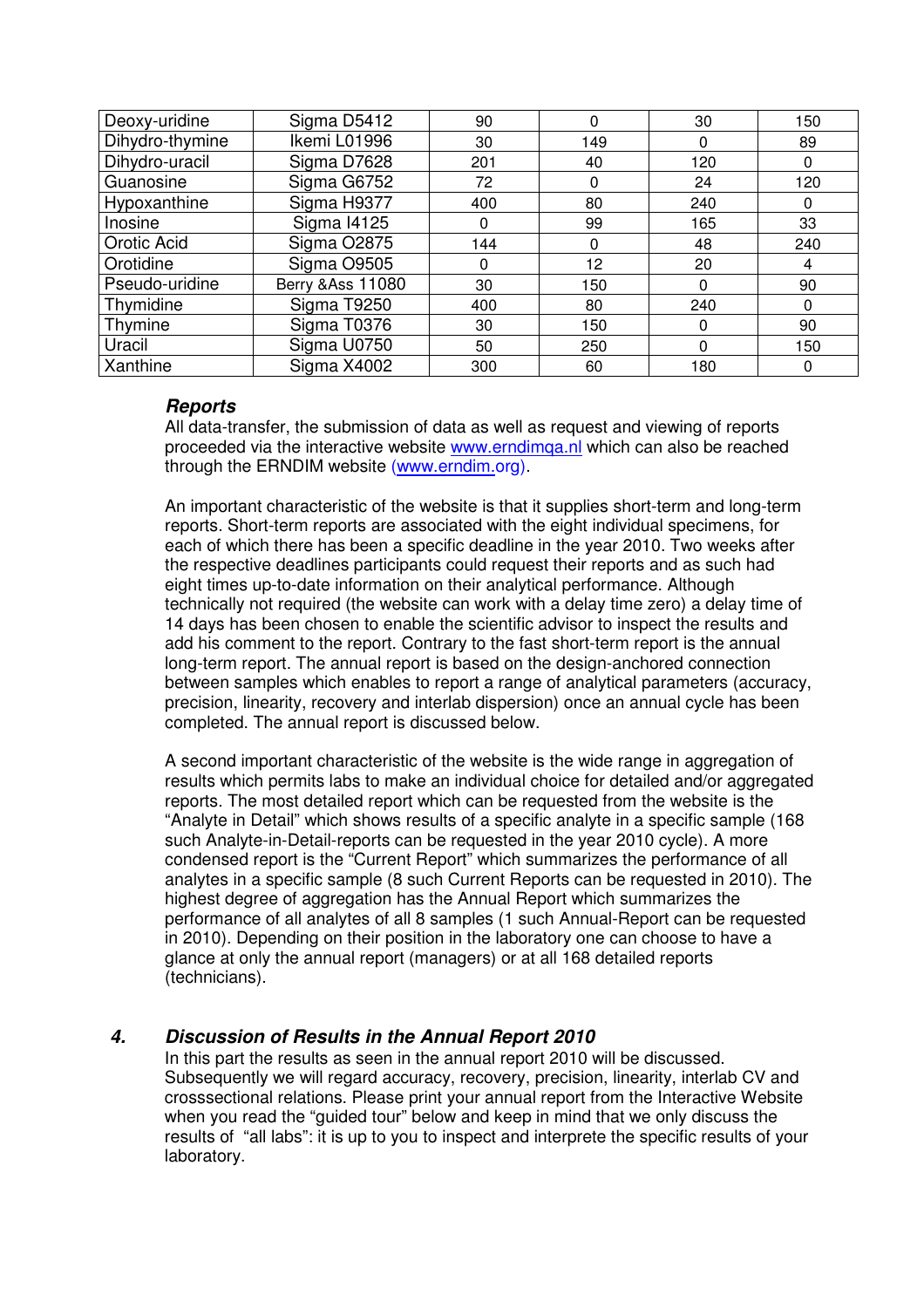#### **4.1 Accuracy**

A first approach to describe the accuracy is comparison of your mean outcome in the eight samples with the mean of all labs. This is shown in the columns "your lab" and "all labs" under the heading "Accuracy", respectively. For Adenine the mean of all labs is 45.9 micromol/Liter with which you can compare the mean of your lab.

#### **4.2 Recovery**

A second approach to describe accuracy is the percentage recovery of added analyte. In this approach it is assumed that the recovery of the weighed quantities is the target value. The correlation between weighed quantities as added to the samples (on the x-axis) and your measured quantities (on the y-axis) has been calculated. The slope of the correlation multiplied with 100% is your recovery of the added amounts. Outcome for your lab in comparison to median outcome of all labs is shown in the column "Recovery" in the annual report. For all labs the recovery ranges from 83% for deoxy-guanosine to 100% for pseudo-uridine. The overall recovery is 96%.

## **4.3 Precision**

Reproducibility is an important parameter for quality in the laboratory and is encountered in the schemes' design. Samples come in pairs which can be regarded as duplicates from which CV's can be calculated (Intra Laboratory CV as indicator for reproducibility). Outcome for your lab in comparison to the median of all labs is shown in the column "Precision" of the Annual Report. Precision ranges from 3.2% for creatinine to 21.1% for orotidine. The overall intralab CV is 8.3%.

#### **4.4 Linearity**

Linearity over the whole relevant analytical range is another important parameter for analytical quality. Again this is encountered in the schemes' design. With weighed quantities on the x-axis and your measured quantities on the y-axis the coefficient of regression ( r ) has been calculated. Outcome for your lab in comparison to the median of all labs is in the column "Linearity" of the annual report. It can be seen that the coefficient of regression ranges from 0.969 for orotidine to 0.998 for thymine.

# **4.5 Interlab CV**

For comparison of outcome for one patient in different hospitals and for use of shared reference values it is relevant to have a high degree of harmonization between results of various laboratories. Part of the schemes' design is to monitor this by calculating the Interlaboratory CV. This, along with the number of laboratories who submitted results, is shown in the column "Data All labs" in the Annual Report. It can be seen that most laboratories submitted results for hypoxanthine (42) whereas only 9 labs assayed dihydro-thymine. The Interlab CV ranges from 10.2% for uracil to 78.2% for dihydro-thymine. The mean Interlab CV for all analytes is 30.4%.

# **4.6 Cross Sectional Relations**

The various parameters as described above often have an interrelation: often more than one parameter directs towards good or bad analytical control. This pattern, clearly seen in the other ERNDIM schemes is less prominent in the Purines and Pyrimidines.

#### **4.8 Your performance: red and green flags**

After some years of discussion and planning a system to judge performance of individual laboratories is implemented starting from January 2009. In the annual report of an individual laboratory red flags indicate poor performance for accuracy, precision, linearity and recovery. Analytes with satisfactory performance for at least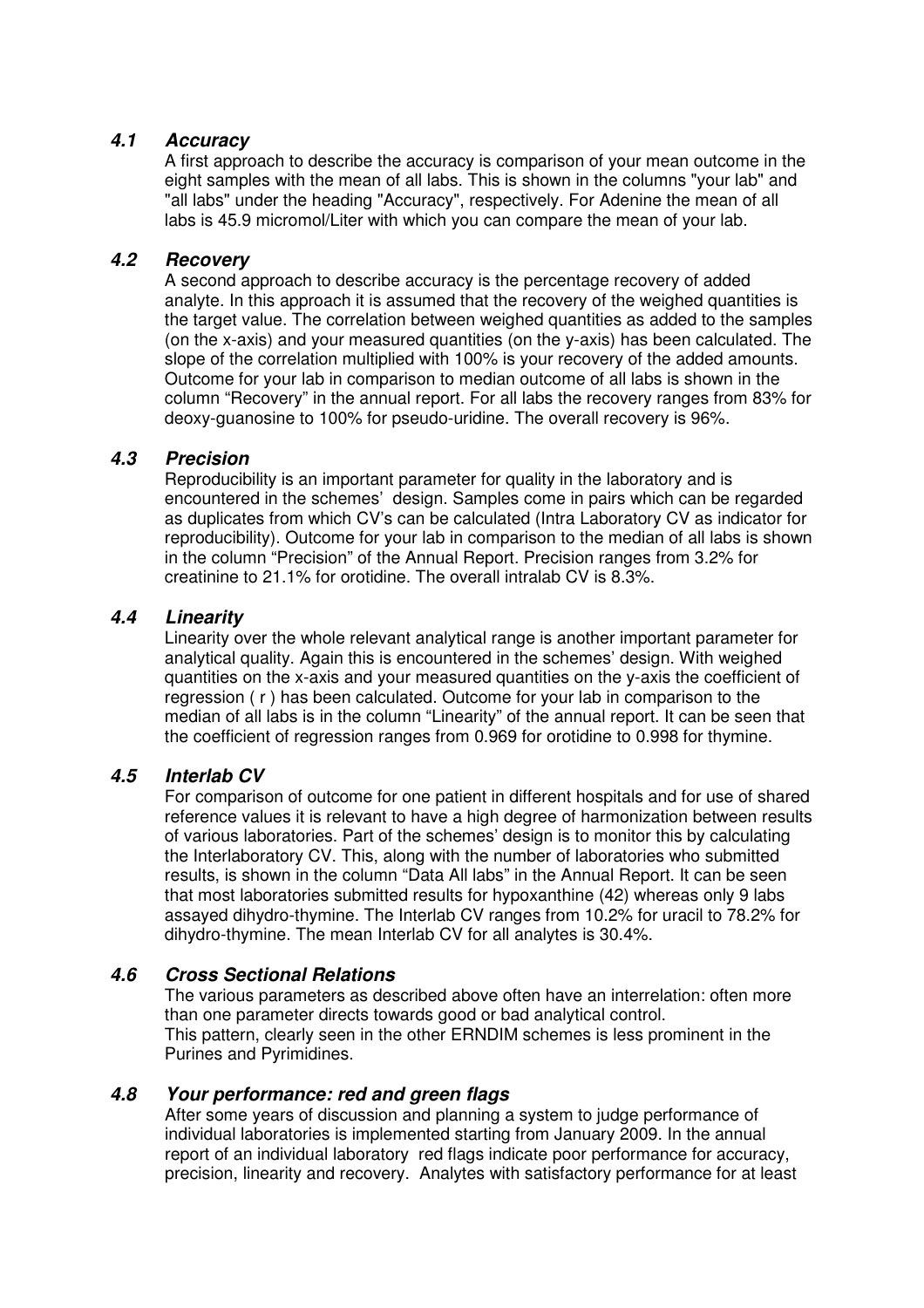three of the four parameters (thus no or only one red flag or no result) receive a green flag. Thus a green flag indicates satisfactory performance for analysis of that particular analyte while a red flag indicates that your laboratory has failed to attain satisfactory performance. Criteria for red flags can be found in the general information on the website (general information; interactive website, explanation annual report).

## **4.9 Poor Performance Policy**

A wide dispersion in the overall performance of individual laboratories is evident. Table 2 shows the percentage of red flags observed. 12% of the laboratories have no red flag at all and thus have attained excellent overall performance. In contrast, at the other extreme there are also 2% of laboratories with more than 25% red flags. Following intensive discussion within the ERNDIM board and Scientific Advisory Board (SAB) and taking into account feedback from participants we have been able to agree on a harmonised scoring system for the various branches of the Diagnostic Proficiency schemes and qualitative schemes. We have also tested a scoring system for the quantitative schemes as described in our Newsletter of Spring 2009. In parallel to this the SAB has agreed levels of adequate performance for all the schemes and these will be re-evaluated annually. The scoring systems have been carefully evaluated by members of the SAB and have been applied to assess performance in our schemes from 2007 onwards. The ERNDIM Board has decided that the Scientific Advisor will judge the performance of the individual laboratories based on these levels of satisfactory performance and issue a letter of advice of failure to achieve satisfactory performance to those laboratories which do not achieve satisfactory performance. The letter is intended to instigate dialogue between the EQA scheme organiser and the participating laboratory in order to solve any particular analytical problems in order to improve quality of performance of labs in the pursuit of our overall aim to improve quality of diagnostic services in this field.

| % Red Flags seen<br>in Annual Report | <b>Percentage Labs</b><br>In this Category | <b>Cumulative Percentage</b><br>Of Labs |
|--------------------------------------|--------------------------------------------|-----------------------------------------|
| >25%                                 | 2%                                         | 2%                                      |
| $20 - 25%$                           | $0\%$                                      | 2%                                      |
| $15 - 20%$                           | 16%                                        | 18%                                     |
| $10 - 15%$                           | 12%                                        | 30%                                     |
| $5 - 10%$                            | 30%                                        | 60%                                     |
| $0 - 5%$                             | 28%                                        | 88%                                     |
| 0%                                   | 12%                                        | 100%                                    |

Table 2. Percentage Red Flags

# **4.10 Certificates**

As for other schemes the performance as it is indicated by the red/green flags in the individual laboratories annual report is summarised in the new style of annual participation certificate. The certificate lists the total number of purines and pyrimidines in the scheme, the number for which results have been submitted and the number for which satisfactory performance has been achieved. It is important to bear in mind that the certificate has to be backed up by the individual annual report in the case of internal or external auditing.